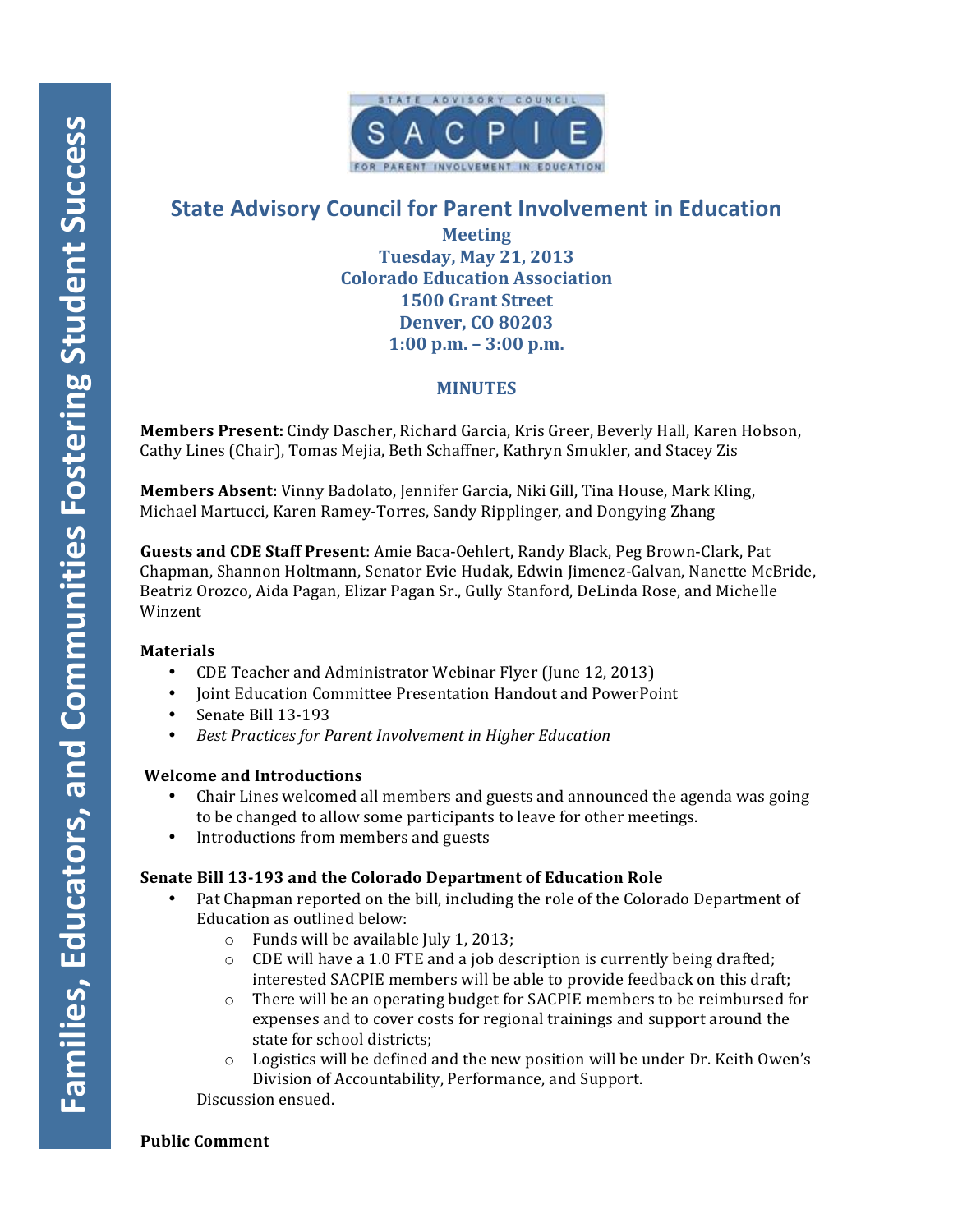- There were two items brought forward during public comment.
	- $\circ$  There are concerns that Colorado families who experience cultural or linguistic diversity are not treated equally in many school settings. It is felt that there needs to be more advocacy and support for these families to be able to participate in their children's education. There are positive examples of how this can be accomplished and these need to be shared with others.
	- $\circ$  The Common Core Standards have been adopted by Colorado. There is an opinion that these should be repealed and that parents need to be educated about the issues so that they can take appropriate actions.

Discussion ensued.

#### **Logistics and Business**

- Chair Lines explained that there are efforts being made to solidify an infrastructure for SACPIE, including the following:
	- $\circ$  Strategically presenting information about the evidence-based, best practices in partnering between families and schools for student achievement; 2013 presentations have included the Joint Education Committee, Colorado PTA, Pre-Collegiate Conference, Colorado Legacy Showcase, and CASE;
	- o Recognizing departing members of SACPIE for their service and commitment; outgoing members include Linda Barker and Nancy Sarchet who will receive certificates for their service on SACPIE;
	- $\circ$  Updating the SAPCIE website regularly with such information as presentation materials, new publications, upcoming trainings, and information/resources contributed by the membership;
	- $\circ$  Thank you to Cindy Dascher, Pahmela Hines and DeLinda Rose at the Colorado Department of Education for their support in the following SACPIE activities: listserv, webpage, minutes, interested parties, and updates for membership;
	- $\circ$  A listserv has been established for SACPIE communication. Discussion about translating the SACPIE webpage to Spanish ensued; this information will be shared with the Colorado Department of Education.

## Approval of Minutes from Tuesday, February 19, 2013

Richard Garcia made a motion to approve the minutes. Beverly Hall seconded the motion. The minutes were approved.

## **Senate Bill 13-193 Celebration, Summary and SACPIE Role**

Senator Evie Hudak commented that it is phenomenal that Colorado will have a director for parental involvement in the state. The bill has numerous components that include new duties for the districts and how to get more parents involved. The Colorado State Accountability Network (CSAN) is well versed on how to do regional trainings and so is the Colorado Statewide Parent Coalition. Every school district must adopt a parent involvement policy. The SACPIE and CDE staff will have resources to present parent and staff training for districts. School districts will have an identified person who will liaison with its accountability committees and the Colorado Department of Education. It is up to the school districts to implement this bill and it is up to the Colorado Department of Education, in coordination with SACPIE, to support them in effective policy development, training, and evaluation. Senate Bill 13-193 will be signed by Governor Hickenlooper at 12:30 p.m. on May 28, 2013. 

Discussion ensued.

• Senator Hudak was thanked for all of her work on this bill.